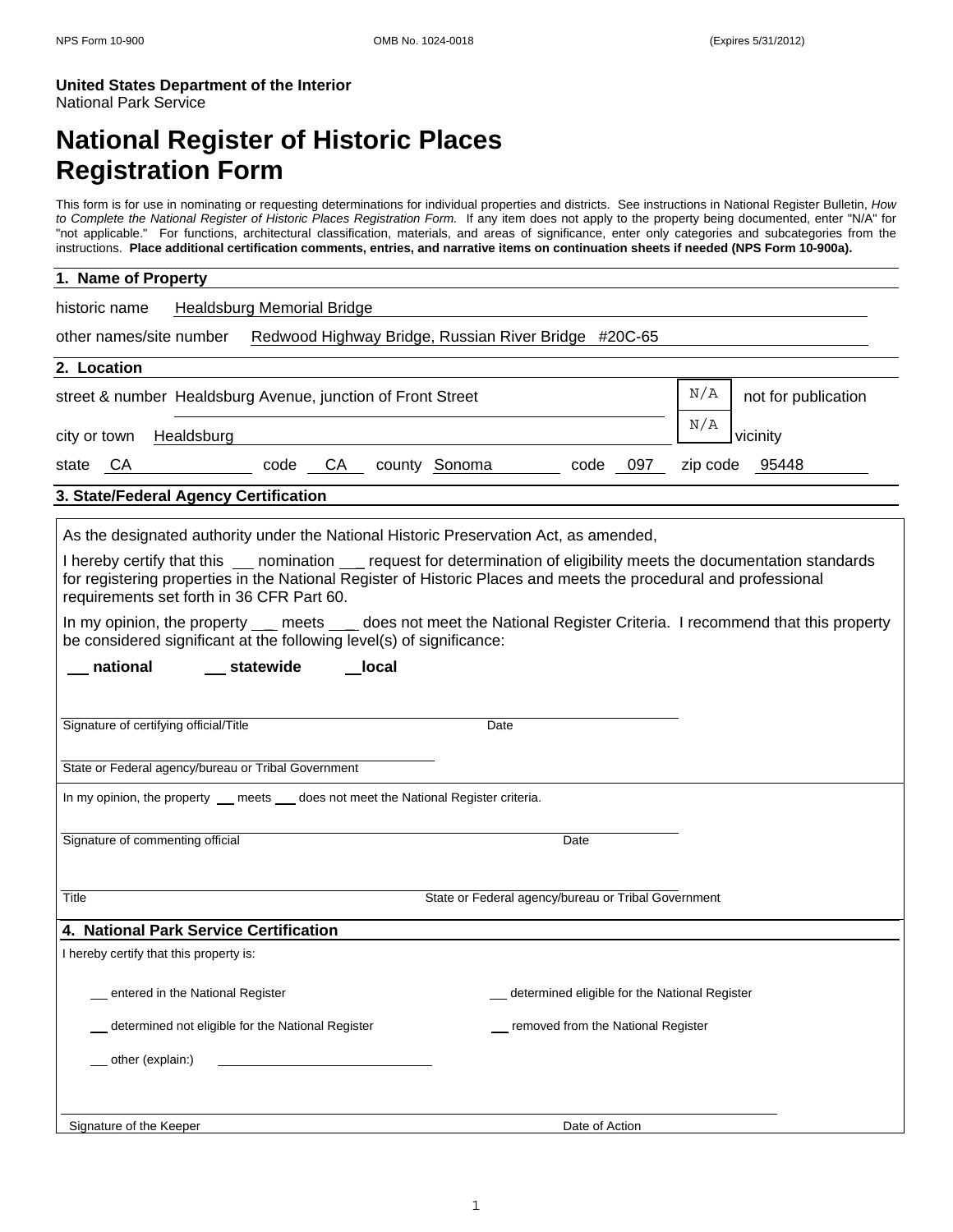# Healdsburg Memorial Bridge **Sonoma County, and Sonoma County, Sonoma County**, Sonoma County,

#### Name of Property County and State County and State County and State County and State County and State County and State County and State County and State County and State County and State County and State County and State C

## **5. Classification**

**Ownership of Property**  (Check as many boxes as apply.) **Category of Property**  (Check only **one** box.)



| building(s |
|------------|
| district   |
| site       |
| structure  |
| object     |

**California** 

# **Number of Resources within Property**

(Do not include previously listed resources in the count.)

# **Contributing Noncontributing**



# **Name of related multiple property listing**

(Enter "N/A" if property is not part of a multiple property listing)

# **Number of contributing resources previously listed in the National Register**

| MPD -- Historic Highway Bridges of California                                | N/A                                                               |  |
|------------------------------------------------------------------------------|-------------------------------------------------------------------|--|
| 6. Function or Use                                                           |                                                                   |  |
| <b>Historic Functions</b><br>(Enter categories from instructions.)           | <b>Current Functions</b><br>(Enter categories from instructions.) |  |
| Transportation                                                               | <b>Bridge</b>                                                     |  |
|                                                                              |                                                                   |  |
|                                                                              |                                                                   |  |
|                                                                              |                                                                   |  |
|                                                                              |                                                                   |  |
| 7. Description                                                               |                                                                   |  |
| <b>Architectural Classification</b><br>(Enter categories from instructions.) | <b>Materials</b><br>(Enter categories from instructions.)         |  |
| Other: Pennsylvania through-truss                                            | foundation:<br>Concrete                                           |  |
|                                                                              | walls: Steel                                                      |  |
|                                                                              | Steel<br>roof:                                                    |  |
|                                                                              | other:                                                            |  |
|                                                                              |                                                                   |  |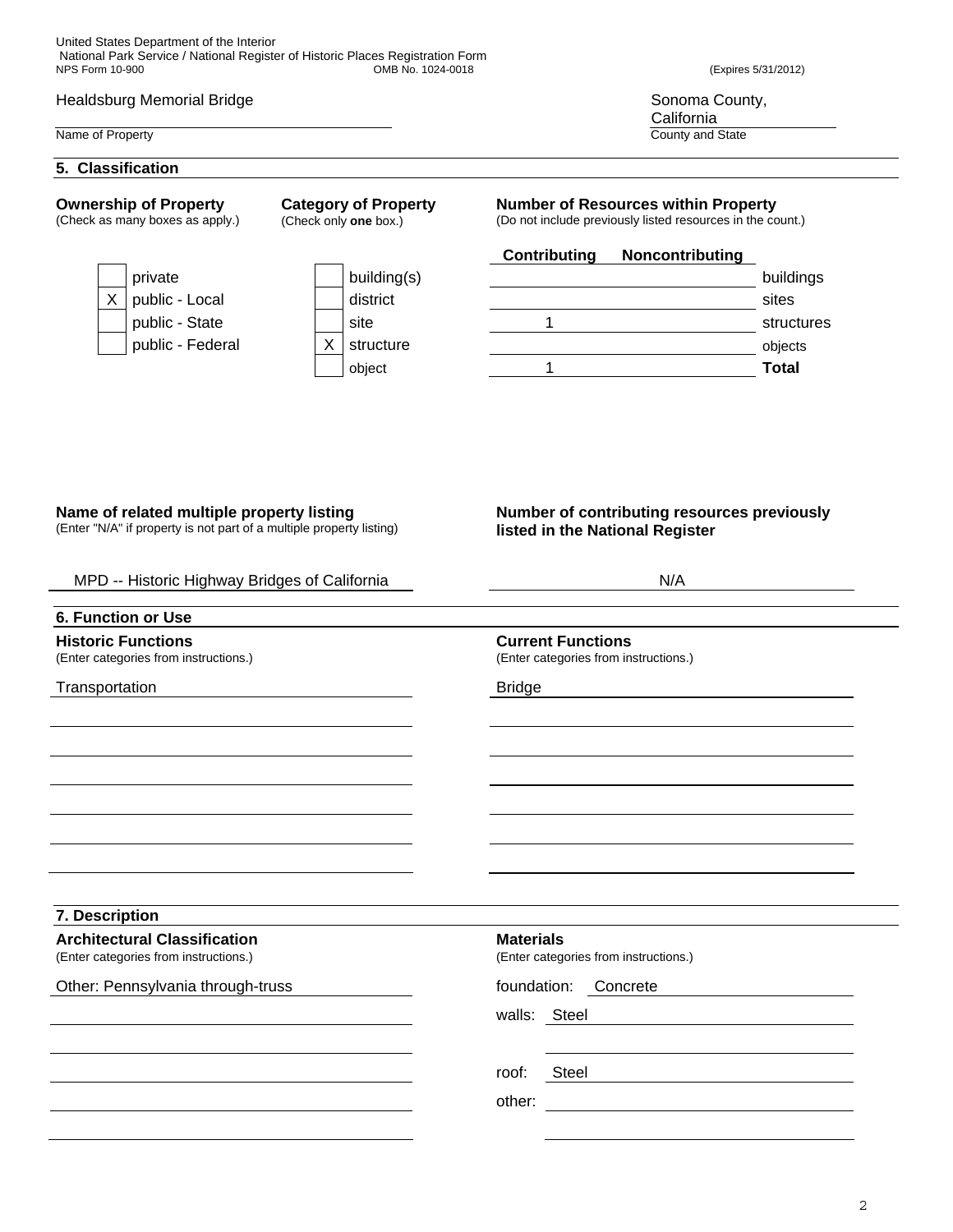# Healdsburg Memorial Bridge Sonoma County, and the Sonoma County, see Sonoma County,

Name of Property County and State County and State County and State County and State County and State County and State County and State County and State County and State County and State County and State County and State C

### **Narrative Description**

(Describe the historic and current physical appearance of the property. Explain contributing and noncontributing resources if necessary. Begin with **a summary paragraph** that briefly describes the general characteristics of the property, such as its location, setting, size, and significant features.)

# **Summary Paragraph**

Healdsburg Memorial Bridge, built in 1921 across the Russian River, is rare among American steel truss bridges. Its intricate Pennsylvania through-truss design, using extra diagonal bracings to relieve stress, is a throwback to an evolutionary era of steel truss bridges when engineers needed stronger structures to accommodate wide crossings and heavy loads at affordable cost. With 20 pin-connected panels spread across two spans, the Healdsburg Memorial Bridge is a striking example of the type, now fast disappearing from the American landscape.

\_\_\_\_\_\_\_\_\_\_\_\_\_\_\_\_\_\_\_\_\_\_\_\_\_\_\_\_\_\_\_\_\_\_\_\_\_\_\_\_\_\_\_\_\_\_\_\_\_\_\_\_\_\_\_\_\_\_\_\_\_\_\_\_\_\_\_\_\_\_\_\_\_\_\_\_\_\_\_\_\_\_\_\_\_\_\_\_\_\_\_\_\_\_\_\_\_\_\_\_\_\_\_\_\_\_\_\_\_\_\_\_\_\_\_\_\_\_\_\_

# **Narrative Description**

Healdsburg Memorial Bridge, 438 feet long, carries mostly local traffic now but once was a landmark on the historic Redwood Highway, linking San Francisco with Oregon. The two-lane bridge handles 7,400 vehicles a day and accommodates pedestrians and bicyclists on outer pathways.

Once believed to have numbered in the hundreds, bridges of the Pennsylvania through-truss design are down to a relative handful. Healdsburg Memorial Bridge may be one of only 13 of its type still open to vehicles in the United States and just two in California, according to one authority, Bridgehunter.com, a Web site that inventories more than 30,000 historic American bridges. According to the California Department of Transportation, there are eight Pennsylvania truss roadway

bridges remaining in the state.

In the latter part of the 19th Century, truss bridges were well established on rail lines and roads. But as the weight of trains grew, railroads needed crossings to withstand heavier loads. Thus came the Pennsylvania truss type, so named because of its origins in the design laboratories of the Pennsylvania Railroad. The design sprang from existing Pratt and Parker truss types, which placed full-length diagonal members in panels for the first time, and added bracing to the diagonal pieces.

The Pennsylvania truss introduced half-length struts for the bottom parts of panels or half-length ties for upper portions, and sometimes both. Both spans of the Healdsburg Memorial Bridge contain two stress-relieving ties, each positioned between full-length diagonal members on opposite sides of the center panels and the bridge's polygonal top chord. Each tie, as well as other diagonal members, is attached with pins, instead of rivets, to enable ``give'' as the bridge flexes and moves. The bridge gets much of its architectural flair from the sloping top chord, common to Pennsylvania and Parker truss designs. The varied height helps the bridge resist bending as weight builds near the center.

The Pennsylvania type, like other steel truss bridges, faded in use after 1930. In some design circles, especially among a group of urbanists of the time, truss types were seen as gaudy, an irony given the cookie-cutter blandness of many concrete crossings that took the place of truss bridges.

Memorial Bridge is largely unmodified since its construction. Decorative lights were removed in the 1950s, while roadside curbs and outer chain-link fences have been added for safety.

**California**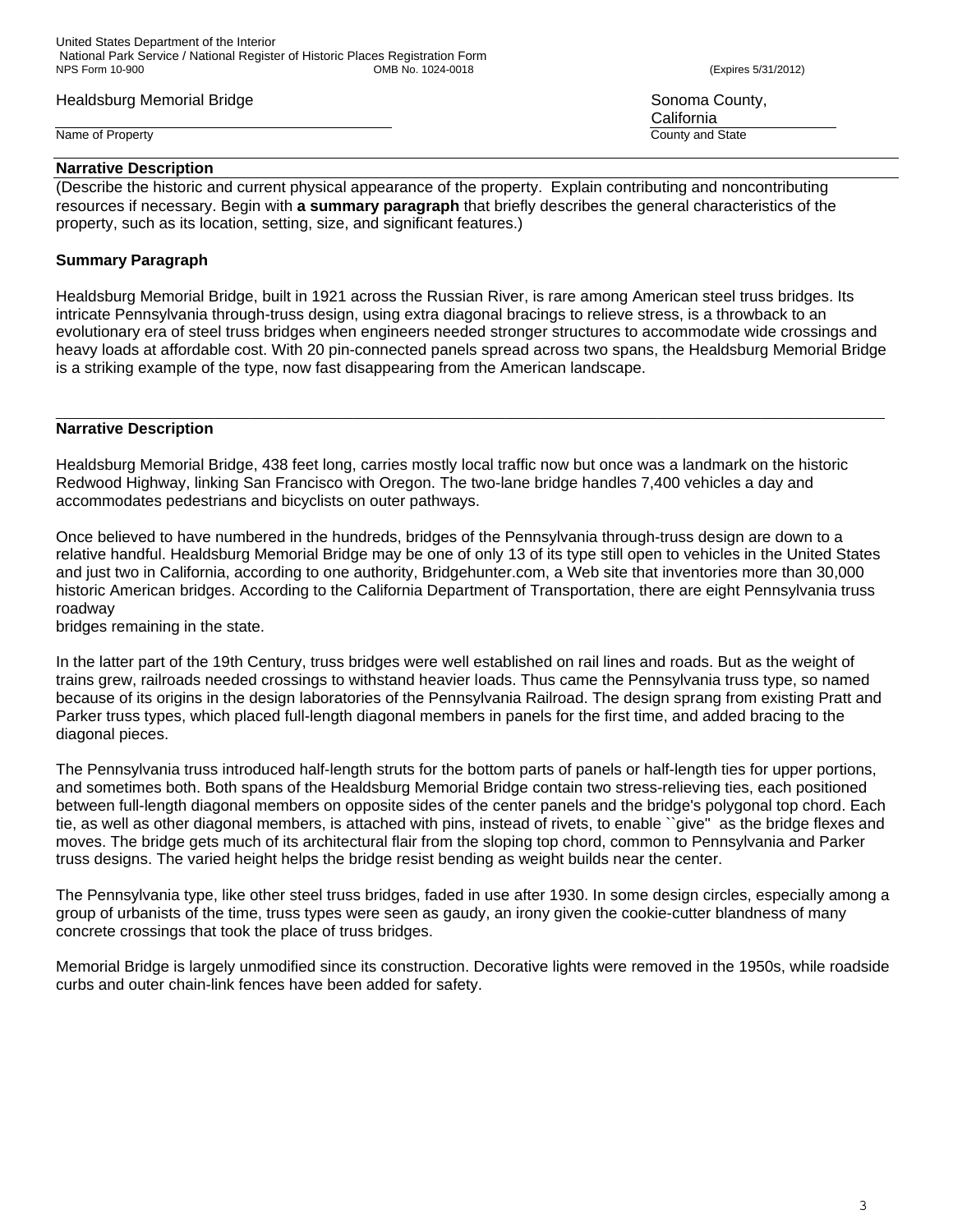## Healdsburg Memorial Bridge **Sonoma County, and Sonoma County, Sonoma County**, Sonoma County,

Name of Property County and State County and State County and State County and State County and State County and State County and State County and State County and State County and State County and State County and State C

**California** 

|              | 8. Statement of Significance                                                                                                                               |                                                                              |
|--------------|------------------------------------------------------------------------------------------------------------------------------------------------------------|------------------------------------------------------------------------------|
|              | <b>Applicable National Register Criteria</b><br>(Mark "x" in one or more boxes for the criteria qualifying the property<br>for National Register listing.) | <b>Areas of Significance</b><br>(Enter categories from instructions.)        |
|              |                                                                                                                                                            | Architecture                                                                 |
| A<br>X       | Property is associated with events that have made a<br>significant contribution to the broad patterns of our<br>history.                                   | Transportation                                                               |
| B            | Property is associated with the lives of persons<br>significant in our past.                                                                               |                                                                              |
| С            | Property embodies the distinctive characteristics<br>of a type, period, or method of construction or                                                       |                                                                              |
|              | represents the work of a master, or possesses high                                                                                                         | <b>Period of Significance</b>                                                |
|              | artistic values, or represents a significant<br>and distinguishable entity whose components lack                                                           | Architecture--1921                                                           |
|              | individual distinction.                                                                                                                                    | Transportation--1921-1960                                                    |
| D            | Property has yielded, or is likely to yield, information<br>important in prehistory or history.                                                            | <b>Significant Dates</b>                                                     |
| Property is: | <b>Criteria Considerations</b><br>(Mark "x" in all the boxes that apply.)                                                                                  | <b>Significant Person</b><br>(Complete only if Criterion B is marked above.) |
| A            | Owned by a religious institution or used for religious<br>purposes.                                                                                        |                                                                              |
| B            | removed from its original location.                                                                                                                        | <b>Cultural Affiliation</b>                                                  |
| С            | a birthplace or grave.                                                                                                                                     |                                                                              |
| D            | a cemetery.                                                                                                                                                |                                                                              |
| Е            | a reconstructed building, object, or structure.                                                                                                            | <b>Architect/Builder</b>                                                     |
|              |                                                                                                                                                            | J.C. Lewis, architect                                                        |
| F            | a commemorative property.                                                                                                                                  | American Bridge Co., builder                                                 |

# **Period of Significance (justification)**

within the past 50 years.

The construction of Healdsburg Memorial Bridge in 1921 characterized an era beginning in the 1870s and ending in the 1930s in which steel-truss bridges morphed as the need for heavier and longer spans grew. Its construction also helped open automobile travel in Northern California and aided development of recreation in the Russian River area.

# **Criteria Considerations (explanation, if necessary)**

G less than 50 years old or achieving significance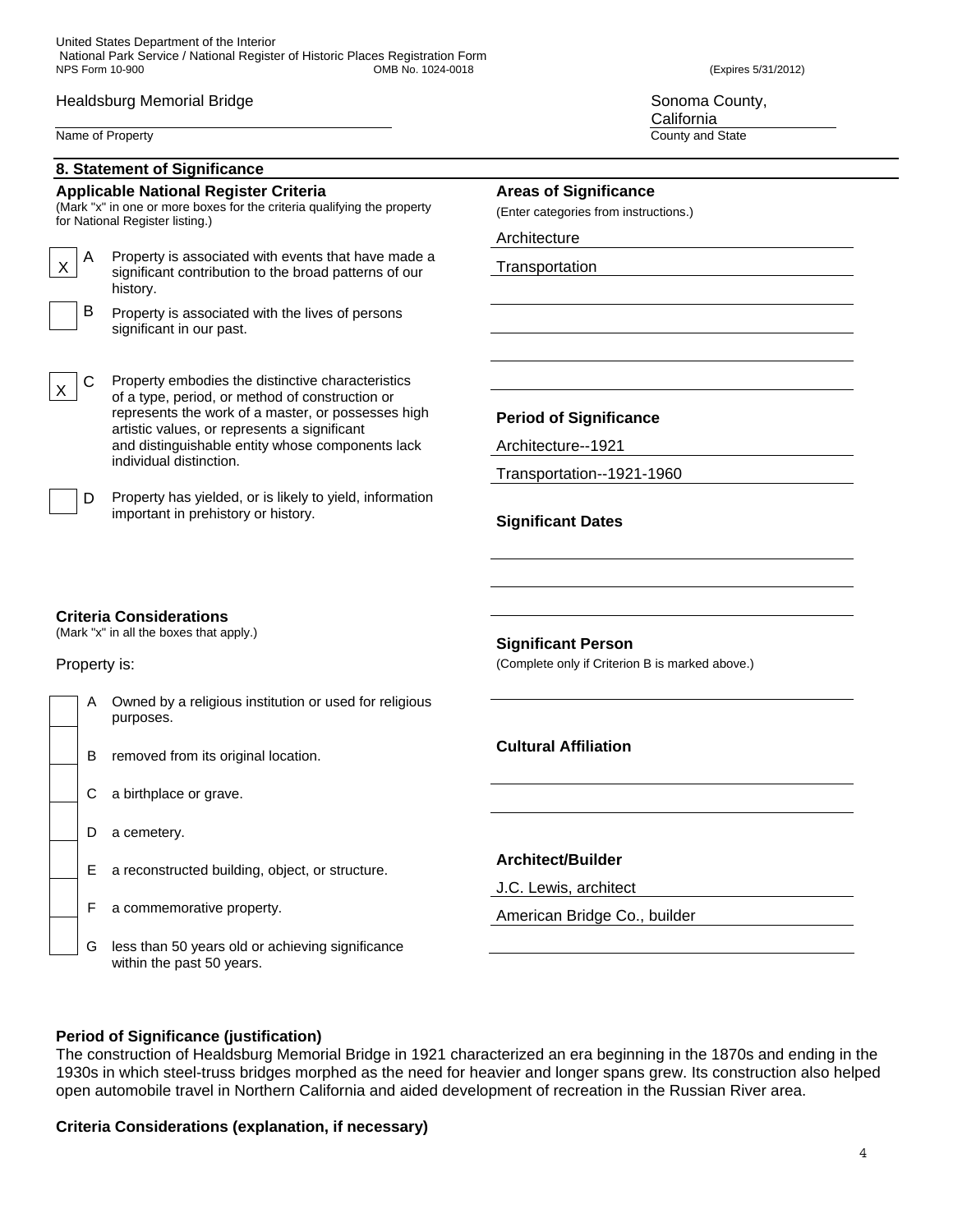United States Department of the Interior National Park Service / National Register of Historic Places Registration Form OMB No. 1024-0018 (Expires 5/31/2012)

Healdsburg Memorial Bridge Sonoma County, and the Sonoma County, see Sonoma County,

Name of Property County and State County and State County and State County and State County and State County and State County and State County and State County and State County and State County and State County and State C

**California** 

**Statement of Significance Summary Paragraph** (Provide a summary paragraph that includes level of significance and applicable criteria.)

With its sturdy, complex look, Healdsburg Memorial Bridge embodies an adventuresome era in bridge building and stands as a classic example of a style of construction that met the challenges of the nation's growing infrastructure. The bridge is also historically significant for its role in the development of the road system of Northern California and its place in the recreational appeal of the Russian River region.

**Narrative Statement of Significance** (Provide at least **one** paragraph for each area of significance.)

Healdsburg Memorial Bridge is more than a vehicle crossing of rare stature. It is integral to the town of Healdsburg, located in the center of Sonoma County wine country, and for decades supported the recreational pleasures of the region.

\_\_\_\_\_\_\_\_\_\_\_\_\_\_\_\_\_\_\_\_\_\_\_\_\_\_\_\_\_\_\_\_\_\_\_\_\_\_\_\_\_\_\_\_\_\_\_\_\_\_\_\_\_\_\_\_\_\_\_\_\_\_\_\_\_\_\_\_\_\_\_\_\_\_\_\_\_\_\_\_\_\_\_\_\_\_\_\_\_\_\_\_\_\_\_\_\_\_\_\_\_\_\_\_\_\_\_\_\_\_\_\_\_\_\_\_\_\_\_\_

Memorial Bridge, designed locally and built under the direction of the American Bridge Co., was the first steel structure over the Russian River, which is popular among bathers, kayakers and anglers for steelhead trout. The bridge stands at a wide crossing established in the 1850s by early Sonoma County settlers who forded the river at a low point on the south bank.

In addition to holding up under 90 years of traffic, including heavy timber trucks, the bridge has survived at least five major floods that brought water up to its deck. A 2008 report by the California Department of Transportation said the bridge, resting in mid-river on a single concrete pier, still met all structural requirements.

The bridge helped deliver droves of tourists to Healdsburg resorts that flourished for decades and became a link to a vacation paradise that stretched from the San Francisco area all the way to the Oregon border on the Redwood Highway.

"Along the Redwood Highway, there lies within easy access a most marvelous paradise wonderland of forest, river, mountain, lake and marine scenery," the Los Angeles Times wrote in 1928. "For either a quiet, restful vacation, or an active one, or for a most unusually interesting tour, you will find the Redwood Highway Empire the 'land where dreams come true.'"

The bridge itself became a focal point of summer fun. The community each year built a temporary dam just below the bridge to create a small lake for bathing and for events ranging from Amateur Athletic Union-sanctioned swimming meets and wine barrel races to holiday parades of festively decorated watercraft. Scores of spectators typically gathered on Memorial Bridge to watch the festivities.

The Healdsburg region is still a major tourist destination, although now due largely to the growth of the wine industry and the attraction of Michelin-starred restaurants. And while the bridge has been supplanted by nearby U.S. 101 as the main approach for tourist traffic, it remains Healdsburg's abiding structural symbol. Memorial Bridge is clearly visible from Highway 101 as visitors approach, a greeting from the community's past.

Memorial Bridge, along with 71 other California truss bridges dating back to the 1850s, was declared eligible in 1985 for listing in the National Register of Historic Places by the Keeper of the Register. The designation was ratified in 2004 under a Multiple Property Documentation form approved by the Keeper of the National Register.

The bridge meets the registration requirements of the Historic Bridges in California Multiple Property Submission because it illustrates the special skills of California bridge designers and builders in adapting steel-truss spans to differing roadconstruction challenges. In the case of Healdsburg Memorial Bridge, the Pennsylvania truss style represents a design that filled a particular need, beginning in the 19th Century, for bridges that could span broad crossings and stand up under strong loads. Memorial Bridge stands among the last of its kind still in vehicle use.

The bridge is thus worthy of listing under Criterion C, as a distinctive example of type, period and method of construction, with a period of significance of 1921. It is also deserving of listing under Criterion A, as an important element in the growth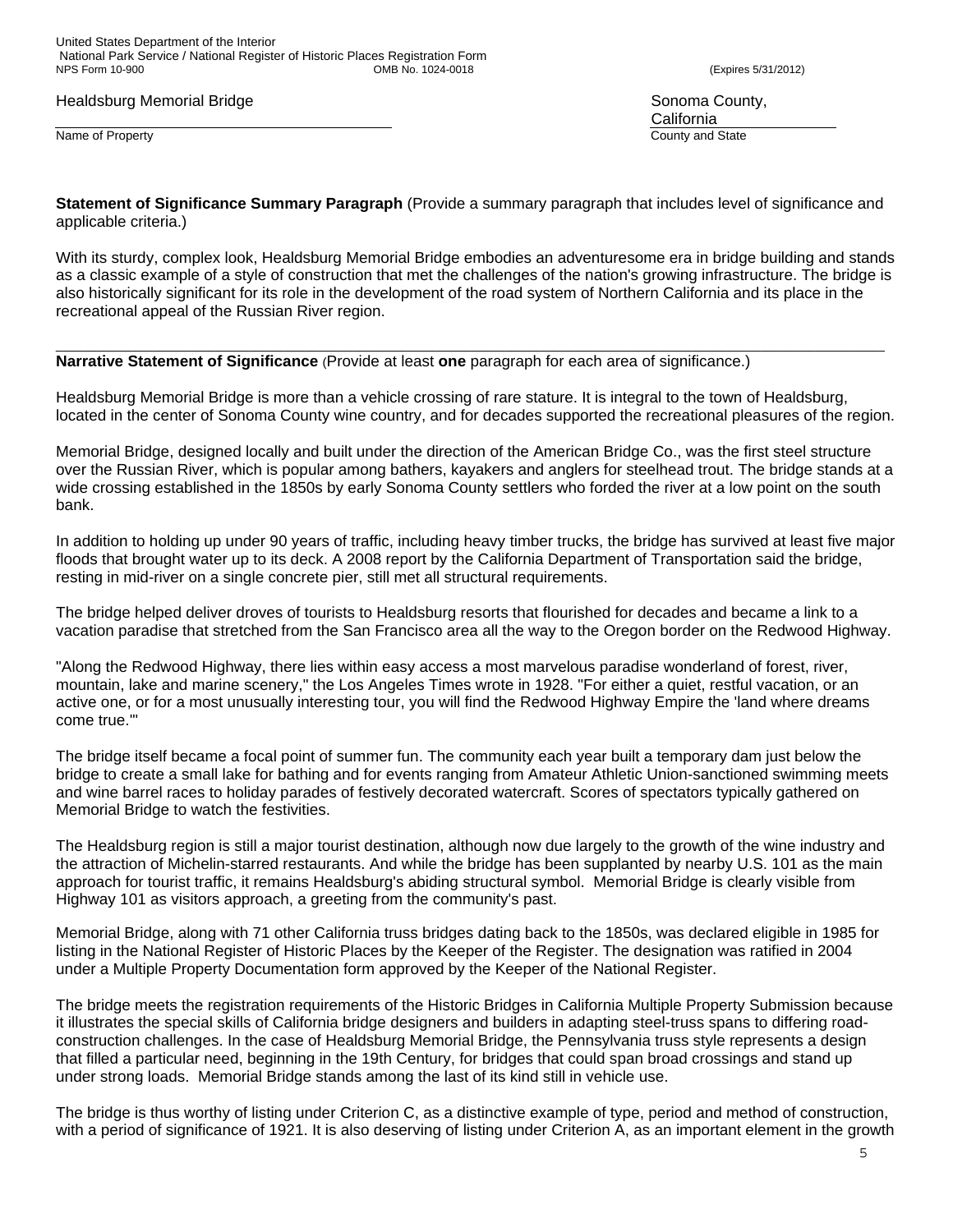United States Department of the Interior National Park Service / National Register of Historic Places Registration Form

Healdsburg Memorial Bridge Sonoma County, and the Sonoma County, such a set of the Sonoma County, such a set of the Sonoma County, such a set of the Sonoma County, such a set of the Sonoma County, such a set of the Sonoma

### Name of Property County and State County and State County and State County and State County and State County and State County and State County and State County and State County and State County and State County and State C

of the Northern California highway system and its contribution to the development of Healdsburg and the surrounding Russian River area as a tourist destination, with a period of significance from 1921 to 1960.

# **Developmental history/additional historic context information** (if appropriate)

## **9. Major Bibliographical References**

**Bibliography** (Cite the books, articles, and other sources used in preparing this form.)

Bentley, Wilder. *Antique and Unusual Bridges of the Redwood Empire*. Self-published. 1999. California Department of Transportation. *Historic Highway Bridges of California.* CDOT. 1990.

- Comp, T. Allen and Jackson, Donald C. *Bridge Truss Types.* American Association for State and Local History. 1977.
- Finley, Ernest L. *History of Sonoma County.* Santa Rosa Press Democrat Publishing Co. 1937.

"Healdsburg Enterprise." June 11, 1921; June 19, 1921; Dec. 22, 1921; Aug. 12, 1965; Oct. 8, 1993.

Jackson, Donald C. *Great American Bridges and Dams.* John Wiley & Sons. 1988.

Ketchum, Milo S. *The Design of Highway Bridges.* Engineering News Publishing Co., 1908.

"North Bay Business Journal." January, 2008.

"Los Angeles Times." June 27, 1928.

"Russian River Recorder." Articles on Healdsburg history. 2004.

County of Sonoma Transportation Department. "The Bridges of Sonoma County." 2009.

State of California. Historic Resources Inventory. "Healdsburg Memorial Bridge." 1985.

### **Previous documentation on file (NPS): Primary location of additional data:**

preliminary determination of individual listing (36 CFR 67 has been X State Historic Preservation Office requested) and the contract of the contract of the contract of the Contract of the Contract of the Contract of the Contract of the Contract of the Contract of the Contract of the Contract of the Contract of the Contract of previously listed in the National Register Federal agency  $\overline{X}$  previously determined eligible by the National Register  $\overline{X}$  Local government designated a National Historic Landmark **National State and Accord Provident** University recorded by Historic American Buildings Survey #\_\_\_\_\_\_\_\_\_\_\_\_ Other recorded by Historic American Engineering Record # \_\_\_\_\_\_\_\_\_\_ Name of repository: **Calif. Historical Resources Commission**  recorded by Historic American Landscape Survey # \_\_\_\_\_\_\_\_\_\_\_

| Historic Resources Survey Number (if |           |
|--------------------------------------|-----------|
| assigned):                           | 5448-0144 |

# **10. Geographical Data**

# **Acreage of Property** 1

(Do not include previously listed resource acreage.)

# **UTM References**

(Place additional UTM references on a continuation sheet.)

| 10     | 512260  | 4273660  |      |         |          |  |
|--------|---------|----------|------|---------|----------|--|
| Zone   | Easting | Northing | Zone | Easting | Northing |  |
| ົ<br>∼ |         |          |      |         |          |  |

**California**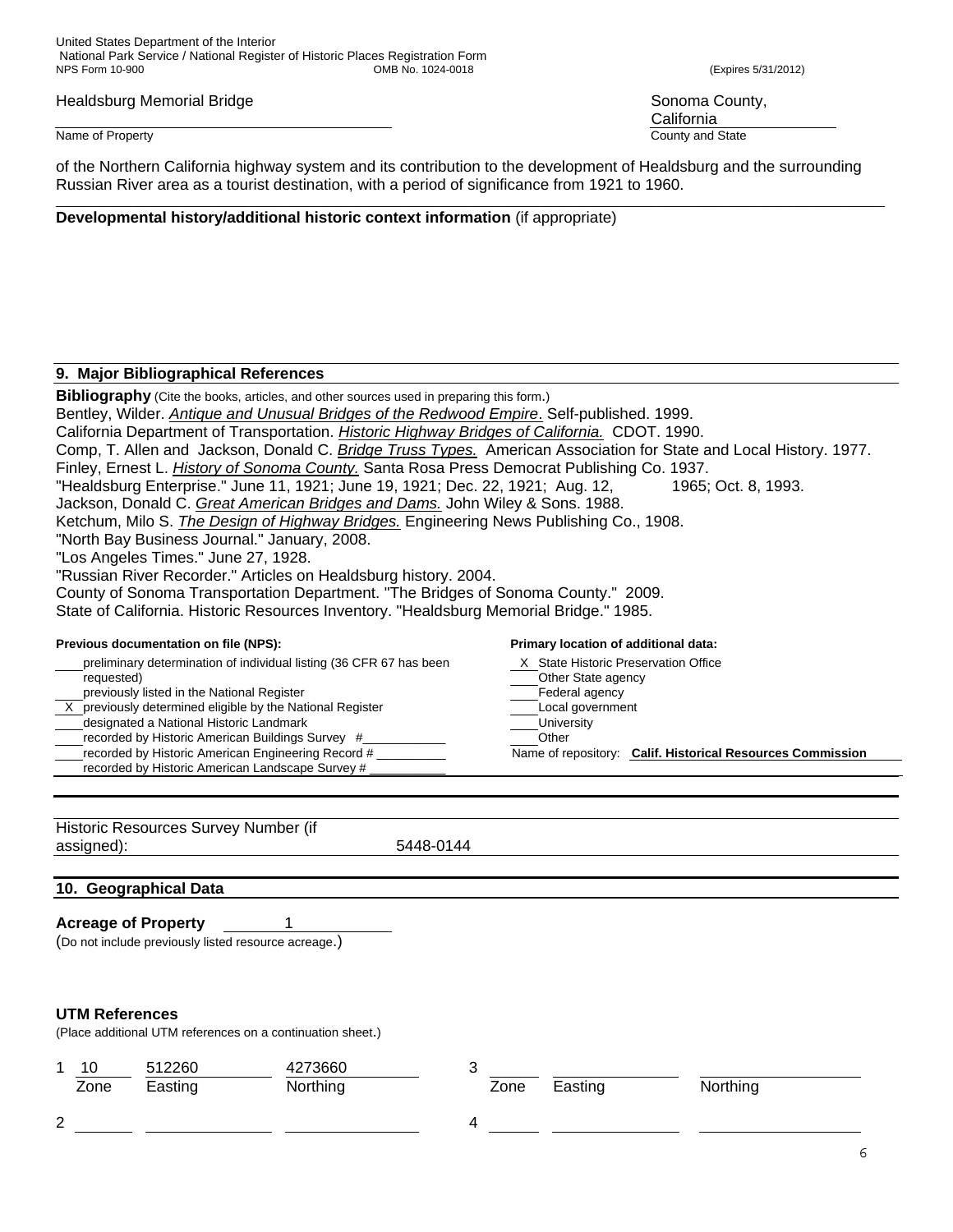| NPS Form 10-900            |         |          | National Park Service / National Register of Historic Places Registration Form<br>OMB No. 1024-0018 |         | (Expires 5/31/2012)          |
|----------------------------|---------|----------|-----------------------------------------------------------------------------------------------------|---------|------------------------------|
| Healdsburg Memorial Bridge |         |          |                                                                                                     |         | Sonoma County,<br>California |
| Name of Property           |         |          |                                                                                                     |         | County and State             |
| Zone                       | Easting | Northing | Zone                                                                                                | Easting | Northing                     |

**Verbal Boundary Description** (Describe the boundaries of the property.)

The property is located within the city limits of Healdsburg. It carries Healdsburg Avenue over the Russian River and is bordered on the north side by Front Street and on the south side by Healdsburg Memorial Beach. The bridge is located at latitude 38 36 14 N and longitude 122 51 36 W

## **Boundary Justification** (Explain why the boundaries were selected.)

| N/A                                                |                            |  |
|----------------------------------------------------|----------------------------|--|
| 11. Form Prepared By                               |                            |  |
| David Dietz<br>name/title                          |                            |  |
| organization Friends of Healdsburg Memorial Bridge | date May 22, 2010          |  |
| street & number P.O. Box 1328                      | telephone 707-433-6240     |  |
| city or town Healdsburg                            | state CA<br>zip code 95448 |  |
| Davidd4331@aol.com<br>e-mail                       |                            |  |

# **Additional Documentation**

United States Department of the Interior

Submit the following items with the completed form:

• **Maps:** A **USGS map** (7.5 or 15 minute series) indicating the property's location.

A **Sketch map** for historic districts and properties having large acreage or numerous resources. Key all photographs to this map.

- **Continuation Sheets**
- **Additional items:** (Check with the SHPO or FPO for any additional items.)

# **Photographs:**

Submit clear and descriptive photographs. The size of each image must be 1600x1200 pixels at 300 ppi (pixels per inch) or larger. Key all photographs to the sketch map.

Name of Property:

City or Vicinity:

County: State: CA

# Photographer: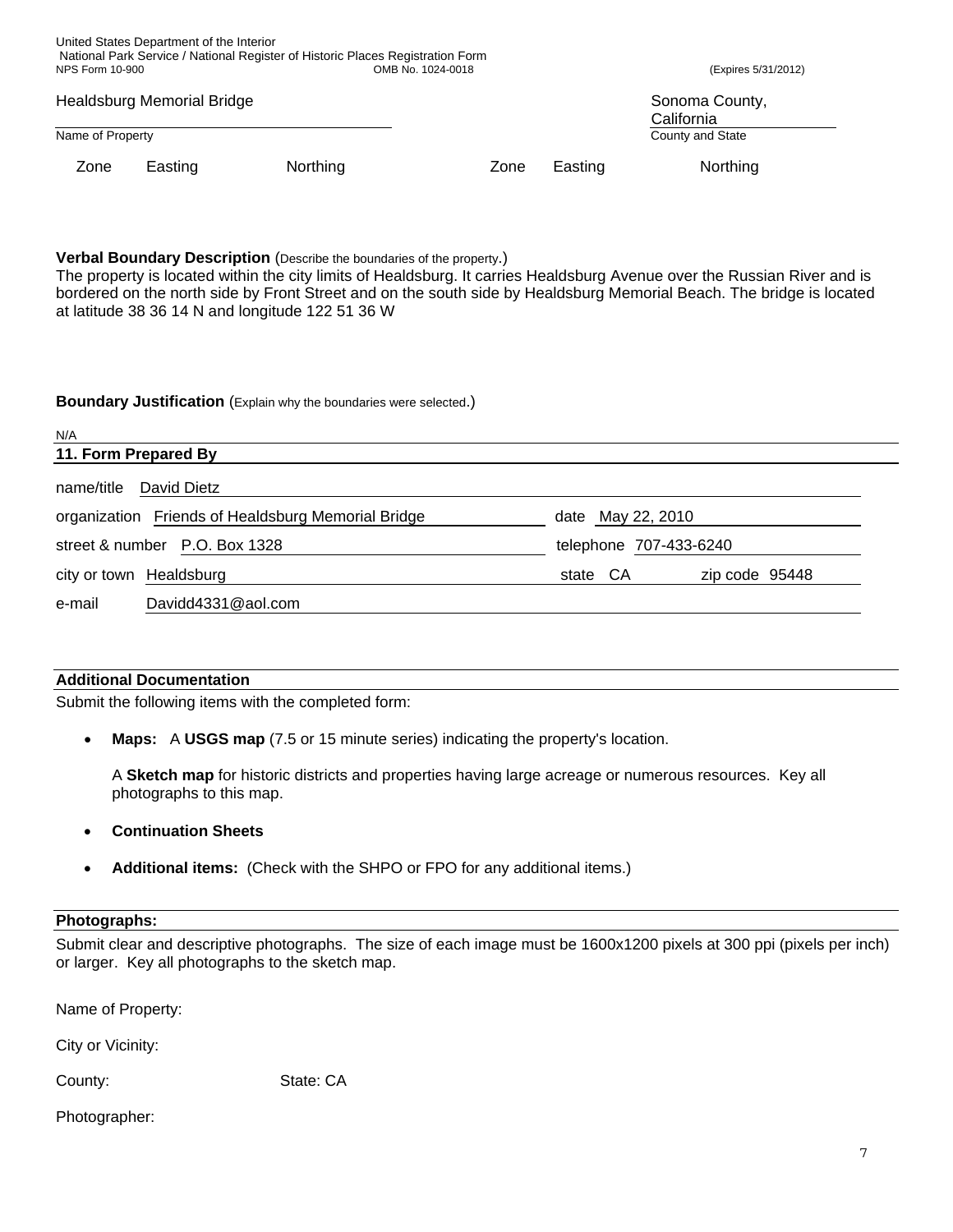United States Department of the Interior National Park Service / National Register of Historic Places Registration Form OMB No. 1024-0018 (Expires 5/31/2012)

Healdsburg Memorial Bridge **Sonoma County, and Sonoma County, Sonoma County**, Sonoma County,

Name of Property County and State County and State County and State County and State County and State County and State County and State County and State County and State County and State County and State County and State C

Date Photographed:

Description of Photograph(s) and number:

1 of  $\_\_$ .

| <b>Property Owner:</b>                                  |                               |
|---------------------------------------------------------|-------------------------------|
| (Complete this item at the request of the SHPO or FPO.) |                               |
| City of Healdsburg<br>name                              |                               |
| street & number 401 Grove Street                        | telephone 707-431-3317        |
| city or town Healdsburg                                 | zip code_95448<br>СA<br>state |

**Paperwork Reduction Act Statement:** This information is being collected for applications to the National Register of Historic Places to nominate properties for listing or determine eligibility for listing, to list properties, and to amend existing listings. Response to this request is required to obtain a benefit in accordance with the National Historic Preservation Act, as amended (16 U.S.C.460 et seq.).

**Estimated Burden Statement**: Public reporting burden for this form is estimated to average 18 hours per response including time for reviewing instructions, gathering and maintaining data, and completing and reviewing the form. Direct comments regarding this burden estimate or any aspect of this form to the Office of Planning and Performance Management. U.S. Dept. of the Interior, 1849 C. Street, NW, Washington, DC.

**California**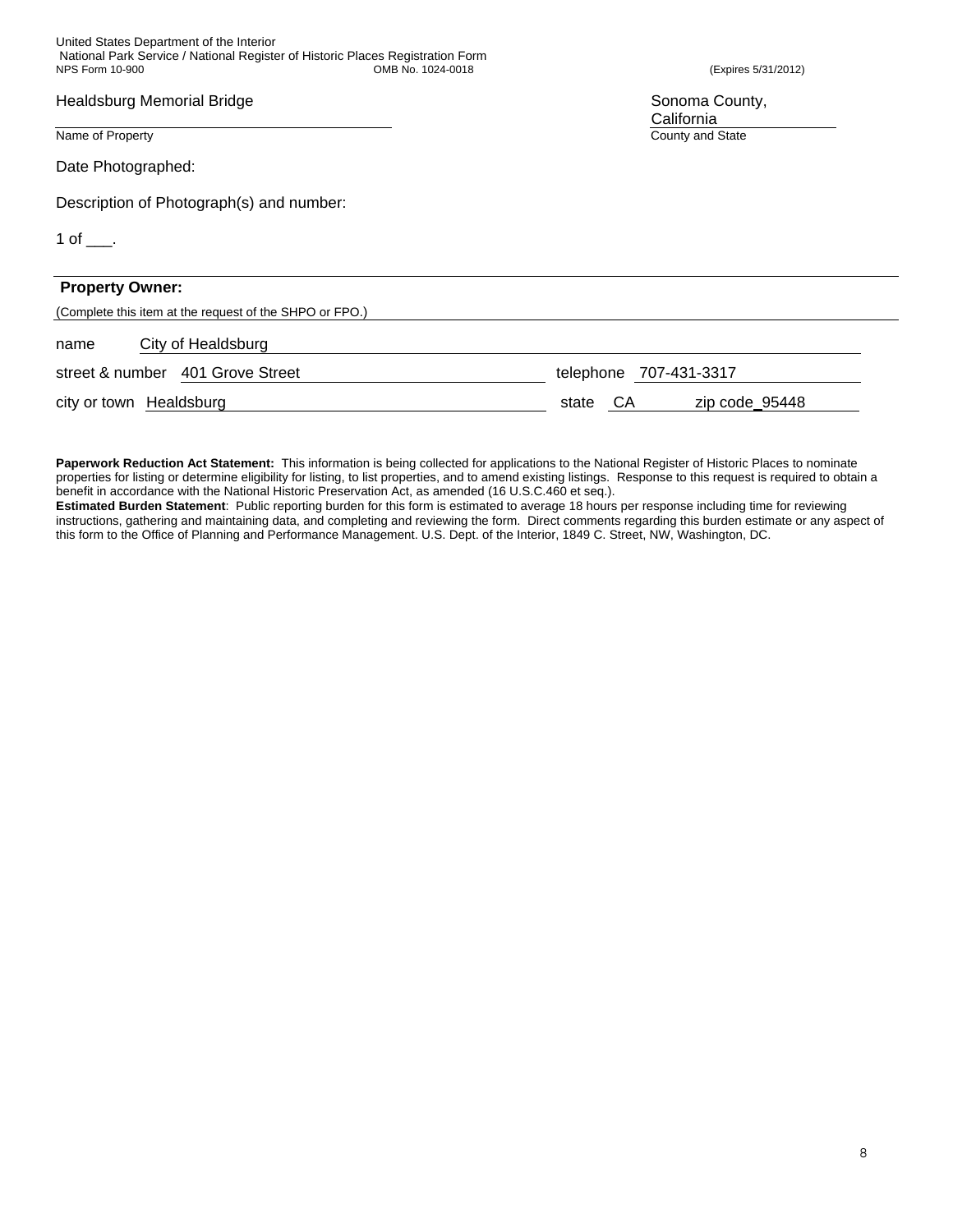# **National Register of Historic Places Continuation Sheet--Additional Document**

Section number Additional Documentation Page 10

**Photograph** 

Healdsburg Memorial Bridge--Healdsburg Sonoma County, California Photographer: Unknown, property of Healdsburg Museum Date Photographed: August, 1946 View: Wine barrel race, looking north toward Memorial Bridge

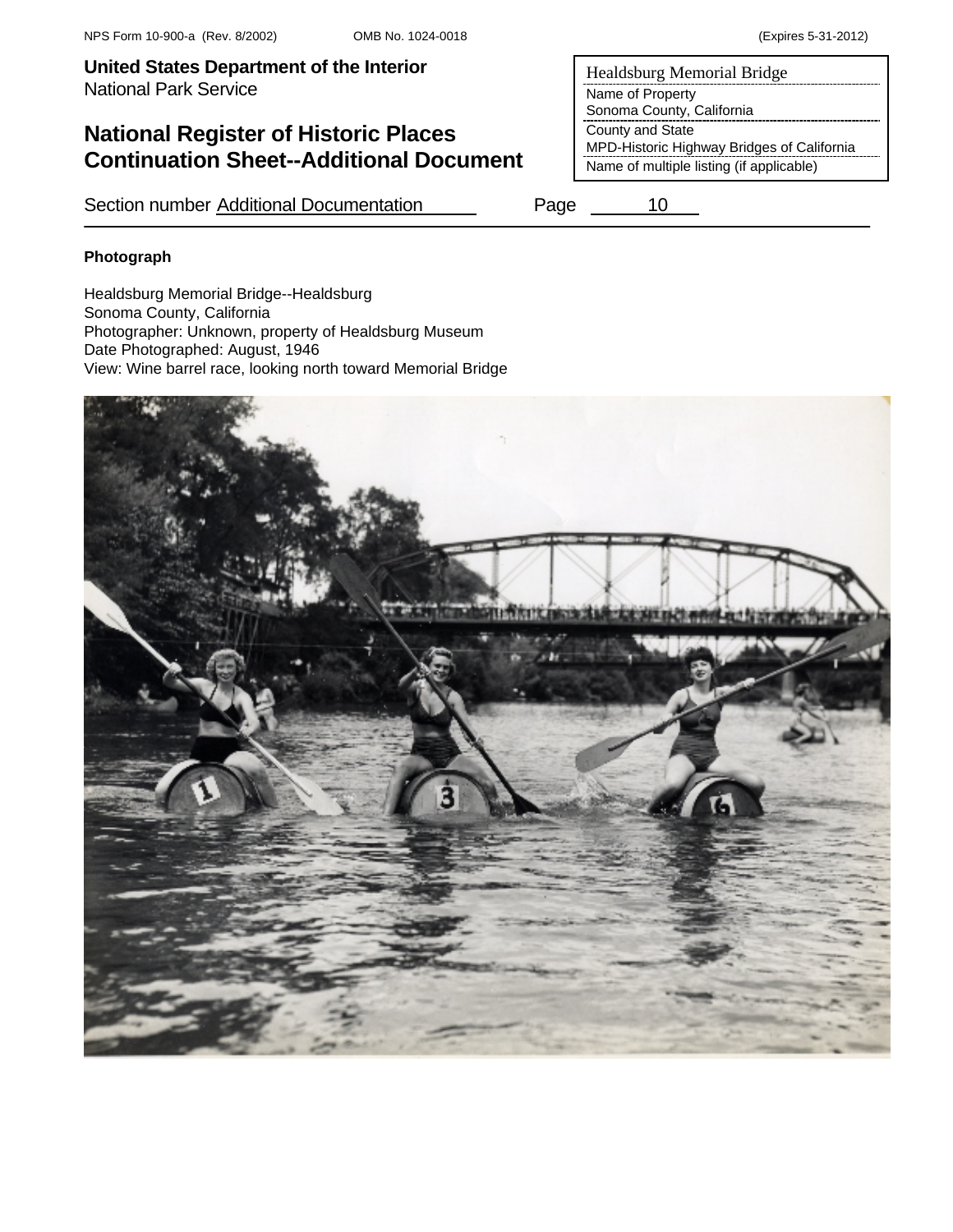# **National Register of Historic Places Continuation Sheet--Additional Document**

Section number Sketch map Page 11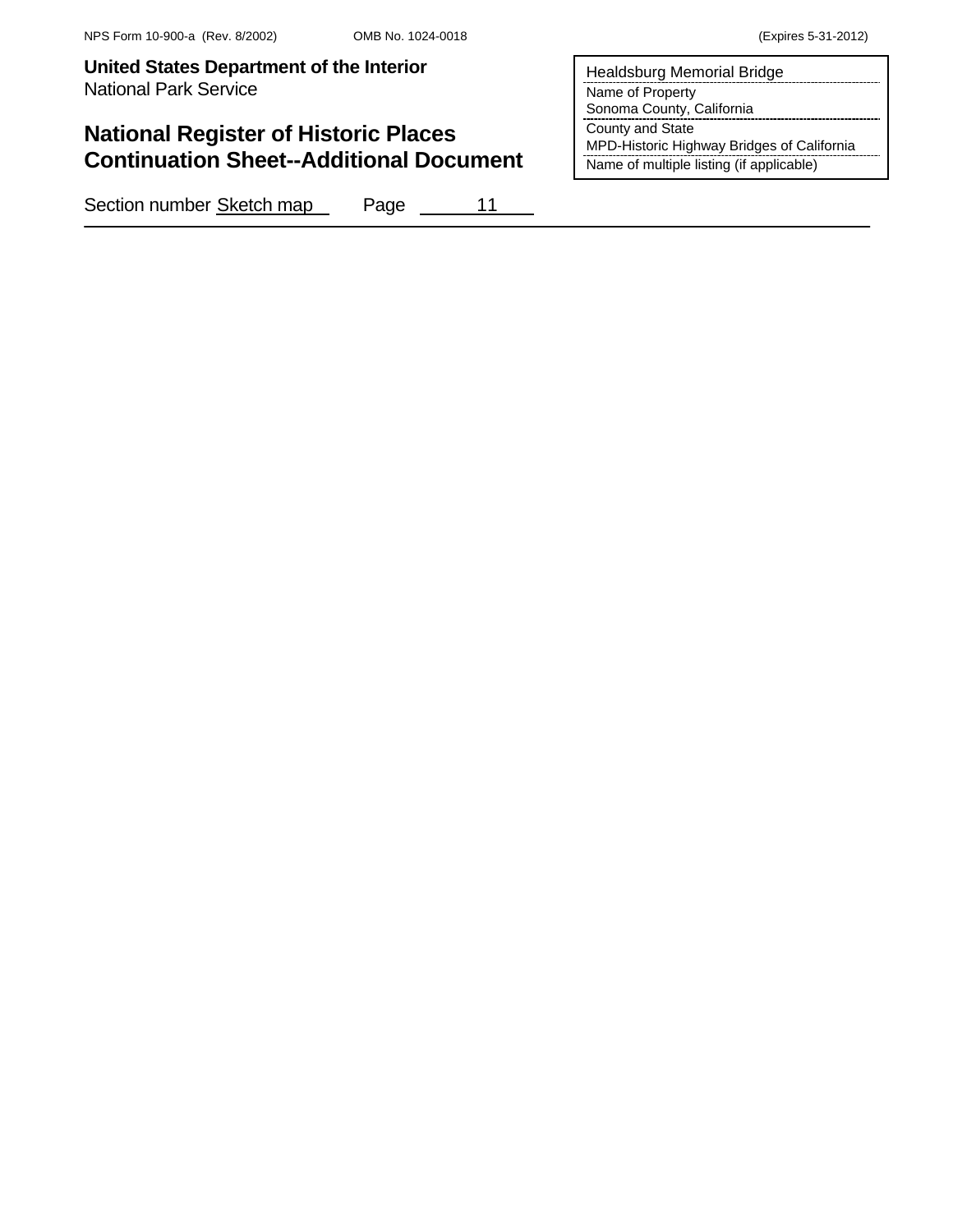# **National Register of Historic Places Continuation Sheet--Additional Document**

Section number Sketch map Page 21